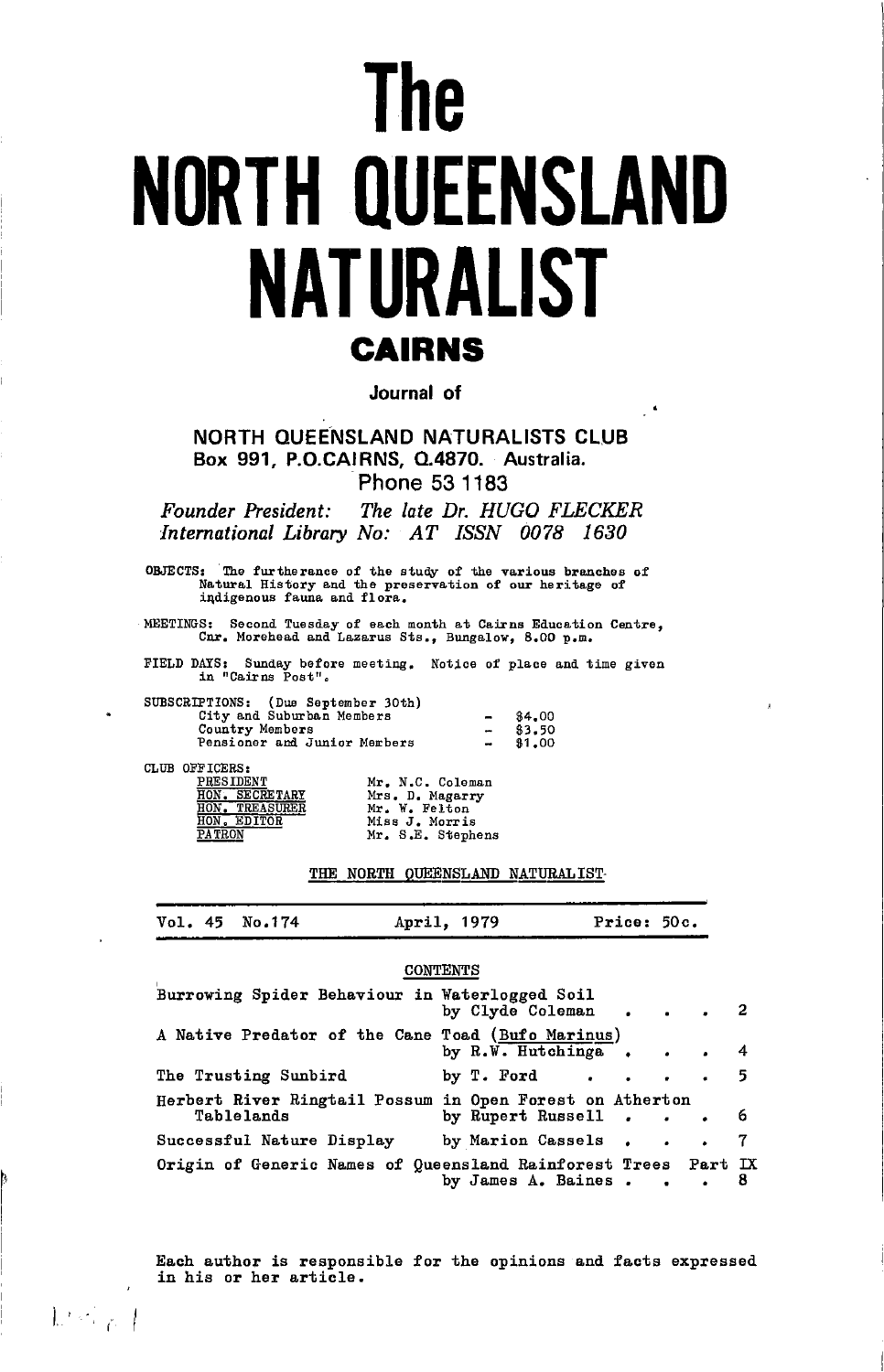# BURROWING SPIDER BEHAVIOUR IN WATERLOGGED SOIL

# by CLYDE COLEMAN, Edmonton.

On December 17th, 1978, fourteen burrows of Lampropodus iredescens<br>(shining footed spider) were marked with metal pegs at different heights on low and high banks of a creek flowing through my property at Edmonton.<br>This was to help determine whether these spiders vacate their burrows when the ground is sodden, or whether they remain in the underground silk<br>chambers which this species construct and which by test have proved to be watertight.

All spiders under observation proved to be females; the male is unknown.

These burrows and others in the area were under observation for seven months in 1978 (May-Dec.). Most were closed during the dry period from<br>July to the light rains later in the year. In previous wet seasons many of these burrows had been partly or completely closed during and after<br>periods of heavy rain, or prolonged medium rains.

On first warnings of the depression prior to cyclone Peter, all marked<br>burrows were checked by torch-light in the early night hours. All were open and occupants noted at burrows.

Burrows were checked at midday, 1.1.79, after the first rains of the year. A few were partly closed with litter and soil, but whether by wind and rain or by the spider could not be determined. Debris was removed from the openings of two burrows and there was no sign of silk on the undersurface (which would have been a sign of spider activity), so at this stage closure of the burrows seems to have been due to wind and rain.

From this time onward through cyclone Peter and the following heavy<br>rains, these burrows were checked (with few exceptions) three times a day: Telms, these purrows were checked (which lew exceptions) three these a day.<br>7-8 a.m., midday and 5-6 p.m. Some remained closed for more than three<br>weeks; others would be opened after a few days finer weather, only to be<br>cl tops silted level with the surrounding soil. When these exposed burrows were reopened, the first work had evidently been done from below as the first indication was a rupturing of the soil surface, which was pushed up to form a slight dome. Opening of a burrow was usually the work of two nights but on a few occasions, three. When completed, all were wide open<br>and at a slight angle to the vertical (which is usual in this species). A few had been partly hooded by a dry leaf bound to the soil with fine silk.

This pattern continued all through the study period to early February. During this time only three of the burrows remained open although partly sheltered by an occasional fallen leaf. Checking at night revealed a hopeful, hungry spider at one or more of these three burrows. (The female does not leave the burrow entrance to hunt, but always has the rear legs anchored to the entrance and grabs prey that passes within reach.)

Some of these burrows were in situations that held surface water for varying periods after heavy local rains. Others on the lower creek banks<br>were covered with water during flooding, at depths varying from about  $\frac{1}{2}$ m. to over a metre. One of these was dug out after its third immersion and<br>the chamber examined for damage from water. The spider was very active<br>and very annoyed, and it took a strong pull with a sharp wire hook to<br>and very pull the door open as she maintained a grip with fangs, palps and the hooks on the four front feet. The chamber was slightly frayed and soaked on the outside, but the inside was quite dry. It did not have the firm

 $\overline{a}$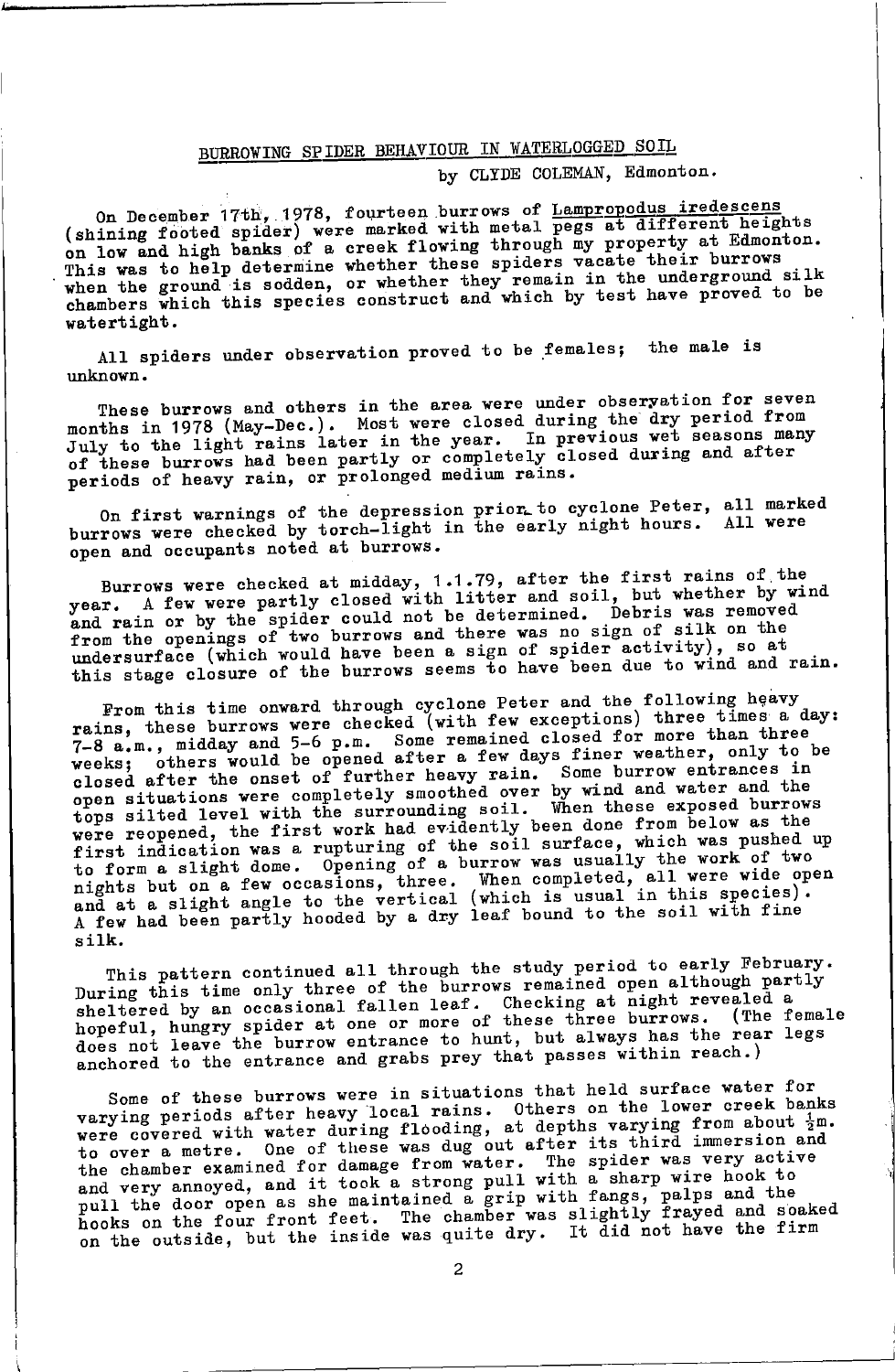texture of sacs dug out during the dry weather and I think its water repelling ability would be less when removed than when cemented to the firm soil of the chamber walls.

Some of the loose soil domes formed prior to the re-opening of the burrows were turned over with a sharp knife, and a few had a flimsy film of loose silk on the undersurface of the covering soil. The evidence gained from this study does not prove that the spiders close their burrows during periods of heavy rain, but the use of silk under the soil and debris covering the opening indicates that some of them take steps to prevent the filling of the lower part of their burrows with water borne debris.

One burrow in the drier part of the study area was opened in late January and the silk chamber lining removed with its occupant, in order to test the spider's strength in keeping its door shut. The rear end of this silk chamber was clamped to a vertical support. A sharp wire hook and cord were attached to a honey jar and the hook was inserted in the door close to the side opposite the hinge; then water was added to the jar until the spider relaxed and the door was pulled open. The weight of the hook, jar and water was 203 grams - the spider's weight less than<br>3 grams; thus the pull exerted by this spider in keeping its door shut<br>was nearly 60 times its own weight. The tenacity or blind instinct of this spider in retaining its grip can be tested by anyone with patience and a steady hand.

Lampropodus iredescens burrows start at a slight angle to the vertical and then continue as a shaft to an average depth of about 40 cms. The resting chamber is excavated at right angles to the shaft, is oval in shape, about twice the length of the spider, and about five times the volume of its body. The bottom of the shaft below the chamber is used as a rubbish dump for the remains of her meals. The egg sac is made in the chamber and remains with the mother for some months before dispersing.

I have photographed the chamber in position at the side of the burrow and with a fine scalpel and fine curved scissors have cut a large square<br>of the thin silk cover out of the sac adjacent to the door and its collar. Provided a bright light was not shone on her eyes during this operation<br>she maintained a solid grip on the inside of the door. If the scissors or lancet touched one of her feet she would lift it and resume her grip when the instrument had done its work. In this way, on one occasion, more than half of the back of one specimen was exposed and then the door pulled slowly open. She endured several repeats of this action and then relaxed her grip and moved to the rear of the sac.

This species makes silken chambers early in life and the rule seems to be (personal observation) the older the spider the deeper the chamber below the ground (bandicoots dig up quite a few). Those who survive are somewhat like the wise virgins - take precautions and the Lord will reward you with a long life and a succession of husbands to love, cherish, and if you are quick enough, to eat!

The chamber of a mature female of this species has a volume about five times her own and the finished product is well worthy of some comment. Her tools are what nature provides; fangs, palps, and her legs, plus the flexible spinnerets. These latter she has no hope of seeing due to the position of her eyes and the stiffness of her body. Down in the darkness position of the burrow, 9 inches (22 cm), she must rely on touch. Where possible<br>the chamber is egg shaped with the exception of the door and its collar,<br>and it is to these latter that she gives her greatest care.

The soft clinging silk of spider webs that are familiar to most people in country areas is far removed from that making up the outside

3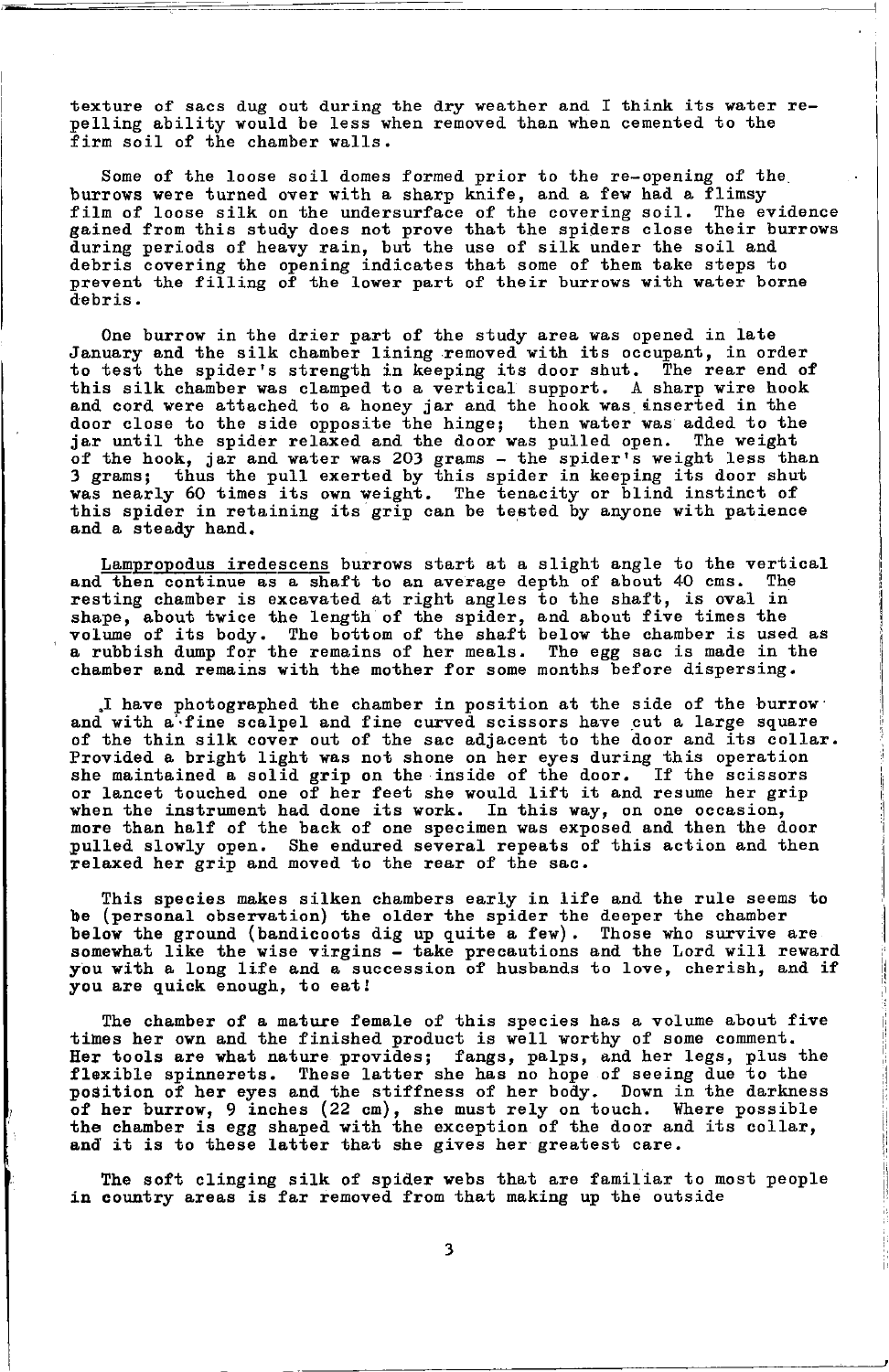of the door and its recess or collar. The silk of these areas is tougher than the wing cases of a large beetle and requires a sharp lancet to cut it. Where the door fits into its collar we see work that would do credit to a skilled human tradesman. Here the hard silk has a firm glossy lining which makes possible a fit that can exclude water (as I have proved by immersing a sac and its occupant in a jar of water for several hours). She was none the worse and the sac was a little flaccid on its outer surface only.

It is a strange life - the life of a spider - so strange that some naturalist friends of mine have called them "aliens among us". In spite of a few black sheep, they are a very useful group of animals destroying<br>countless millions of insects annually, while their life historical<br>courtship dances are some of the most interesting facets of natural history. The dependence on silk is no less important with the burrowers than with the orb weavers, and their skill in its use rivals that of their aerial sisters with their large orb webs.

Imagine if you can, the spider halfway down her burrow, first excavating and then smoothing the chamber walls prior to giving them their<br>tightly woven silk lining with its liquid binder before she forms the all important door and its collar. On this she lavishes her greatest<br>care. Here the flexibility of her spinnerets and the touch of her palps form the curve of the collar and its beautifully formed door; culmination of an inherited consumate skill or blind instinct?

 $-000-$ 

# A NATIVE PREDATOR OF THE CANE TOAD (BUFO MARINUS)

# by R.W. HUTCHINGS

The cane toad is a serious threat to many animal species including our In the call of the town is a serious unitative of many animal species including out<br>native fauna, both through its voracious appetite as it devours everything<br>that moves and by the toxin it secretes. This problem is steadi colonization is undoubtedly due to its high reproductive capacity combined with very few Australian predators. However, observations of mine have shown that we may already have the genetic potential to control this pest, and indeed, this scourge may already have been contained to some extent by an extremely common yet unacclaimed predator.

While keeping an aquarium stocked with native aquatic fauna, I first while are plug an aquarium stocked with native aquatic faunt, i lift<br>became aware of the regularity with which several of my specimens of<br>freshwater crayfish, belonging to the genus Cherax, devoured both live and<br>dead cane

Because crayfish are aquatic and nocturnal they do not lend themselves to easy observation by the casual naturalist, and hence their feeding habits outside captivity are relatively unknown.

However, devastation of tadpole populations by these night-time marauders will never be total as cane toads breed in any water, such as roadside ditches, where crayfish are not found. Also Cherax crayfish seldom exceed 8 inches in overall length, and are thus only capable of destroying very small cane toads. Control of the adult toads is of far greater significance.

Recently, I had the good fortune to observe closely the feeding habits of Australian freshwater crayfish belonging to the genus Euastacus.<br>Unlike Cherax, Euastacus reach weights of in excess of 2 kg, and have claw spans greater than 60 cm.

The first indications that these crayfish were potential cane toad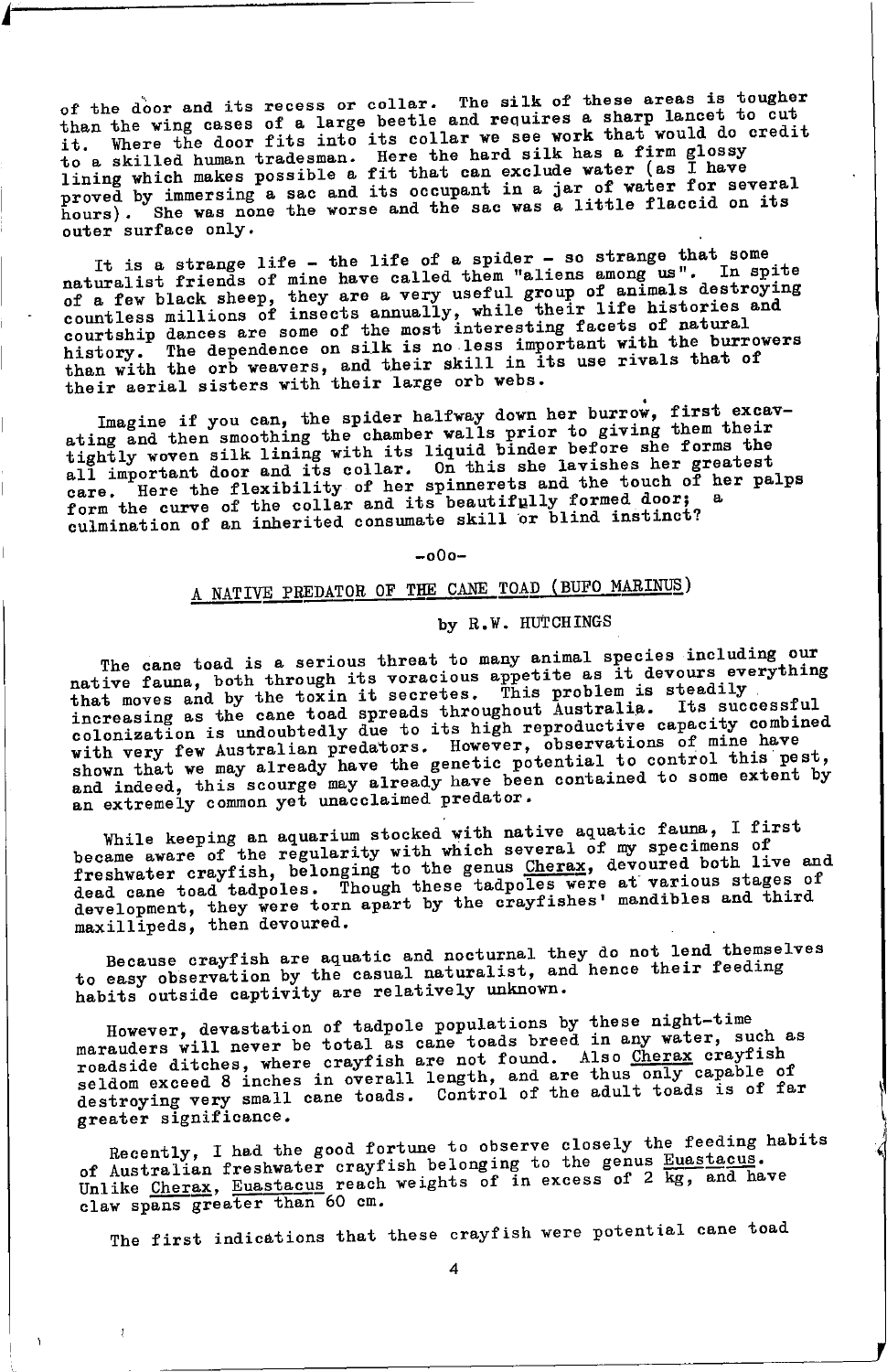predators came when I was keeping specimens of Euastacus in an outside pond which was frequented by cane toads. At the time I endeavoured to keep cane toads out of the pond as I feared they would contaminate the water and kill my specimens. However, I did not check the water often enough, and to my surprise, after a time I began finding dead, partly consumed cane toads in the pond.

This prompted me to leave the cane toads in the pond, to see the result. To my surprise the cane toad, bodies continued to accumulate tbough there vere no fatalities to the crayfish. By this time there was no doubt in my mind that these crayfish were eating the cane toads and showing no obvious side effects. The evidence was strong, but I had not actually seen a crayfish eat a cane toad, so I sought to observe this event.

The test was simple. I merely presented a large live, adult toad to a crayfish in an aquarium, then patiently observed the result.

On contact with the toad, the crayfish lashed forward with his large chelipeds, and seized the toad. The crayfish tenaciously held the toad at the nearest point of contact, and manoeuvered it until it had a secure grip. This grip was maintained until the initial struggling subsided at which point a portion of the toad was manoeuvered and grasped by the<br>third maxillipeds. It was then eaten while still alive. I have since third maxillipeds. It was then eaten while still alive. confirmed this observation on several occasions.

The mandibles are used to grasp a piece of toad, often a limb, then the third maxillipeds and the large chelipeds simultaneously stretch the toad. avay frorn the crayfish, thus tearing a piece off. Tough though the toad may be, the crayfish has no difficulty in tearing entire limbs off, piece by piece. Often the abdomen of the toad is torn open and the internal organs exteriorised and devoured. Death to the toad appears to come from drowning or bleeding.

So far I have observed Euastacus hystricosus, Euastacus valentulus,<br>and Euastacus suttoni indulge in toad eating. The limited distribution tributing any real-control. However, the widely distributed Eunstacus<br>valentulus from northern New South Wales has the potential to contribute<br>greatly to cane toad control, especially if its numbers are permitted to grows we can come control, which were depleted by overfishing. The<br>major limitation of this control is, of course, that it relies on the toad returning to the water at some period of its life.

Clearly there is much work to be done to examine the potential control by many of the other species of Euastacus crayfish, particularly before we consider biological control by other exotic species.

#### -o0o-

# THE TRUSTING SUNBIRD

# by T. FORD, Cairns.

1976: During the mid-nesting season for Olive-backed Sunbirds, I hung up a plastic cord two feet away from my front door. On the end of the cord was a tassle of grass roots and string. This offer was soon taken up by the local sunbirds always around the garden, who raised their family in the nest that they had built in the tassle

1977: Very early in this season, sunbirds returned to the 1976 nest and did extensive renovations. Mother, being a little to energetic, kicked a hole in the side of the nest. This she kept filling and repairing with fluffy cane "tops". However these tops kept creeping out and forming a large ball on the outside of the nest. Mrs., I suppose, gave up in disgust at the repairs and went to build two half-hearted nests next door.

 $\Box$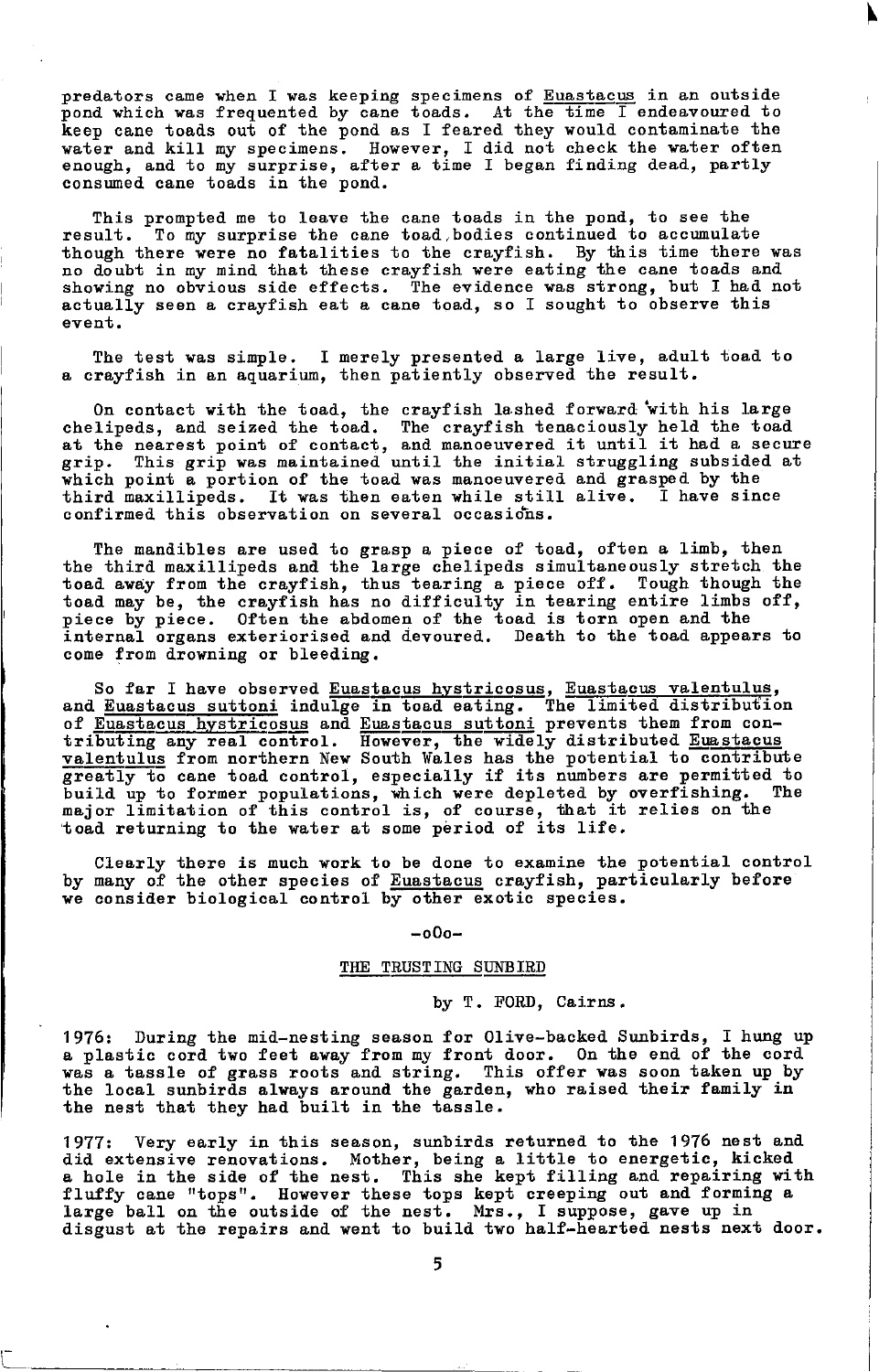Meanwhile I extensively repaired the damaged nest by hand with grass, cobweb and nylon sewing thread, and relined it with cottonwool, feathers<br>and old lining. I rehung the nest in a better sheltered and less windy position on the other side of the house. After about a month the sunbirds accepted my repairs and change of nest position, thereby giving a boost to ny ego.

Mother Sunbird hatched two eggs in the aforementioned nest. As the youngsters grew there was, it appeared, a serious accommodation problem.<br>Shortly before the final exodus, Mother at night was perched atop the<br>babes at a sharp angle and must have found it difficult to stay in the nest.

I was away from home for six days, and on returning found that my kind neighbour had tended and sheltered the young birds at night and put them out tluring the tlay to be fetl by the parents, rio acceptect this.

On my return one young lady was more or less airborne for short flights. Her sister, who I called Minim, was far behind in development; although feathered, she was quite bald and a mere  $1\frac{1}{2}$ " long. My neighbour found her in the grass covered with ants. Put in a lined box, Minim seemed happy enough placed on my bird table with a sun and rain shelter. Mother continued to feed her regularly when I placed her outside early mornings, and took away the loose droppings from the box.

Deciding extra nourishment would help Minim along, I made up a diluted mixture of egg yolk, trace of honey and high protein powder. She was a little indifferent to this mixture at first, but with each subsequent feeding enjoyed it more.

Minim flitted a couple of feet at a time and gained strength rapidly.<br>Her shelter was a large mulberry leaf tied in a small mango tree. This was also accepted by the parents, and Minim was joined by her sister, who huddled very close, supposedly offering warmth and encouragement

A few days later Minim vanished without a trace, although her parents<br>and sister remained in the garden. It seems she paid the ultimate price<br>to some foe for not being amongst the fittest. Her slow physical gains indicated some possible small inborn defect. She was also failing to induction fast enough that notable characteristic of all small birds -<br>extreme alertness. We can only hope that this latter defect was not aided by the human help, although this may be so.

The parents' trust remains as before. They raised their next family in the sane nest.

 $-000-$ 

THE HERBERT RIVER RINGTAIL POSSUM PSEUDOCHEIRUS HERBERTENSIS IN OPEN FOREST ON THE ATHERTON TABLELANDS

by RUPERT RUSSELL, P.O. Box 54, Herberton.

The Herbert River Ringtail Possum is generally considered to be a rainforest animal, which makes repeated sightings of two of these possums in open forest, 10 km south-west of Herberton, a matter of considerable interest.

The forest is dominated by tall Eucalyptus grandis, with numerous large  $E.$  resinifera and  $E.$  intermedia in the area, along with numerous Syncarpia gomulifera. Understory is comprised almost entirely of a species of Casuarina, probably C. torulosa. The forest floor is covered in either soft grasses or Iov groving ferns.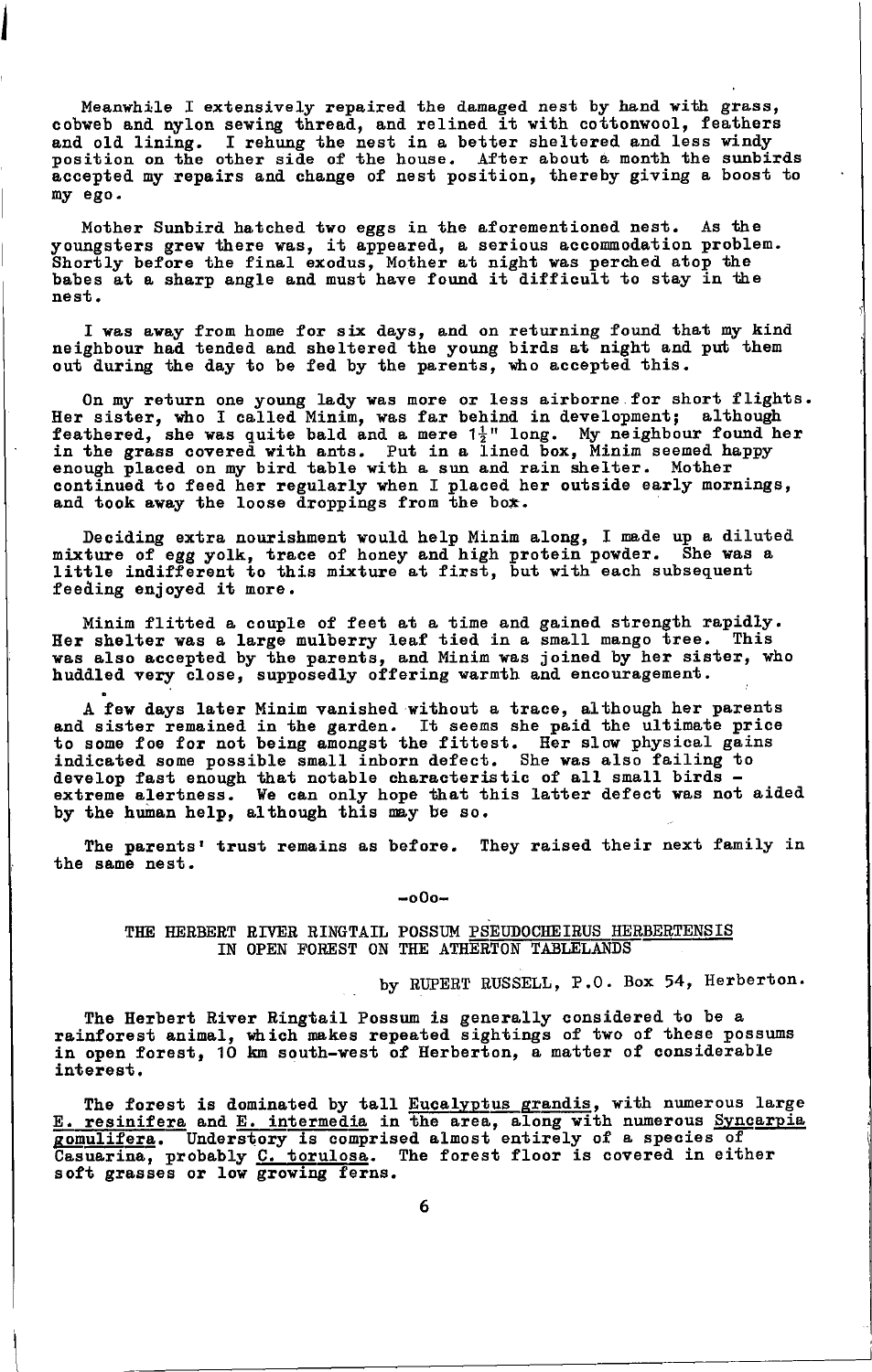Two Herbert River Ringtails were first sighted on 8-11-78. One was seen on 27-12-78 and the other on 8-1-79. Both were seen on 9-1-79, when one animal was observed feeding on the mature leaves of Eucalyptus intermedia, the Pink Bloodwood.

Both animals are of adult size and appear to be in excellent condition. That they are living in the forest described and not simply making forays into it can be established by the fact that the nearest rainforest, by crowflight, would be at least one kilometre away, and further, the animals have twice been seen just after dusk.

Reports of any open forest sightings of this species by any reader will be welcomed by the writer.

# $-000 -$

# SUCCESSFUL NATURE DISPLAY

by MARION CASSELS.

Following on the success and interest shown in our Natural History Display held in 1977 at the Raintrees Shopping Centre, it was decided to hold another display last year. As \$192 was made from sale of plants at the first display, it was agreed to once more pot plants for sale. We tried t to grow natives in their gardens.

Members with slides and films selected their best ones and these were shown with a taped commentary giving a wide coverage of local fauna and flora. On wire screens many lovely photographs and posters were displayed all trying to show people the wonders of the North. Another display was of bird feathers (collected from road casualties) with a short note at the top explaining a little about the make-up and use of feathers.

At the back of the stage a small rainforest was created with potted rainforest trees, epiphytic ferns hanging on screens and the floor covered<br>in forest litter. At the front of the stage were cases containing moths, butterflies and several live snakes; also jars of different species of<br>local mangroves. In another corner was a display of shells and crabs and<br>at the back of the stage was a large box in which was the reflected image of the most dangerous animal in the world - man.

At the counter were T-shirts printed with our grass tree emblem, plus cards of feathers, wood roses, minerals and other odds and ends. A raffle was run with a polished timber planter stand as prize.

The members were well rewarded for their efforts. Apart from the fact<br>that over \$1000 was raised (with about \$200 expenses), the management of<br>the shopping complex was happy with it all and asked for another one for next year.

Thanks go to all the members who worked so hard to make this such a success and give us for the first time in many years, financial security for some time to come.

 $-000-$ 

NEWS ITEM: The marine parks section of the Queensland Fisheries Service has acquired the Green Is. residence and laboratory of the late Noel Monkman. Marine Park rangers will be on duty on a regular basis providing reef walks and slide shows in addition to their regular daytime activities.